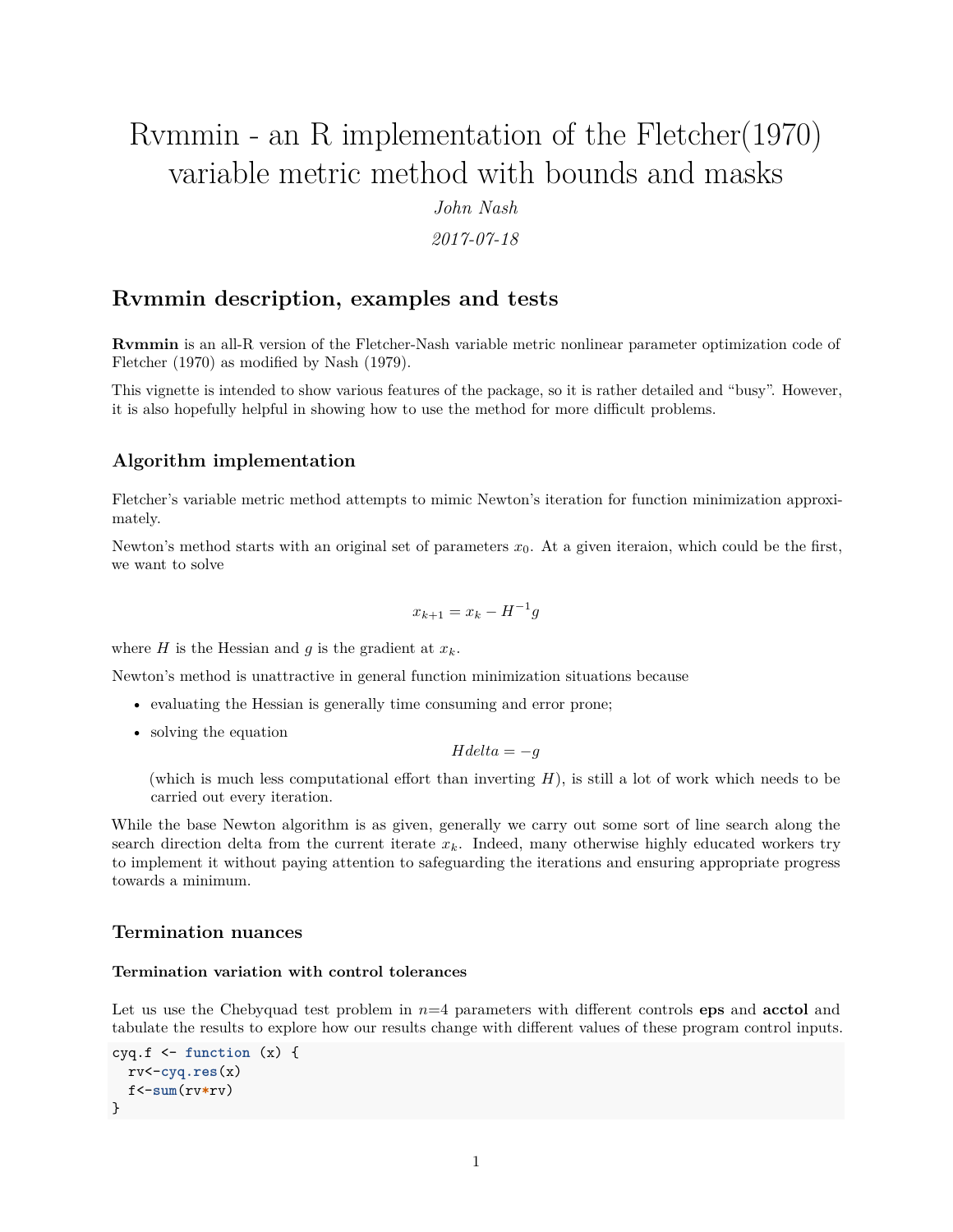```
cyq.res <- function (x) {
# Fletcher's chebyquad function m = n -- residuals
  n<-length(x)
  res<-rep(0,n) # initialize
  for (i in 1:n) { #loop over resids
     rr<-0.0
     for (k in 1:n) {
  z7 < -1.0z2<-2.0*x[k]-1.0
        z8<-z2
        j < -1while (j<i) {
            z6<-z7
            z7<-z8
            z8<-2*z2*z7-z6 # recurrence to compute Chebyshev polynomial
            j<-j+1
        } # end recurrence loop
        rr<-rr+z8
      } # end loop on k
      rr<-rr/n
      if (2*trunc(i/2) == i) { rr <- rr + 1.0/(i*i - 1) }
     res[i]<-rr
    } # end loop on i
    res
}
cyq.jac<- function (x) {
# Chebyquad Jacobian matrix
  n<-length(x)
   cj<-matrix(0.0, n, n)
   for (i in 1:n) { # loop over rows
     for (k in 1:n) { # loop over columns (parameters)
       z5 < -0.0c_j[i,k] < -2.0z8<-2.0*x[k]-1.0
       z2<-z8
       z7 < -1.0i \leftarrow 1while (j<i) { # recurrence loop
         z4<-z5
         z5<-cj[i,k]
         cj[i,k]<-4.0*z8+2.0*z2*z5-z4
         z6<-z7
         z7<-z8
         z8<-2.0*z2*z7-z6
         j<- j+1
       } # end recurrence loop
       cj[i,k]<-cj[i,k]/n
     } # end loop on k
   } # end loop on i
   cj
}
```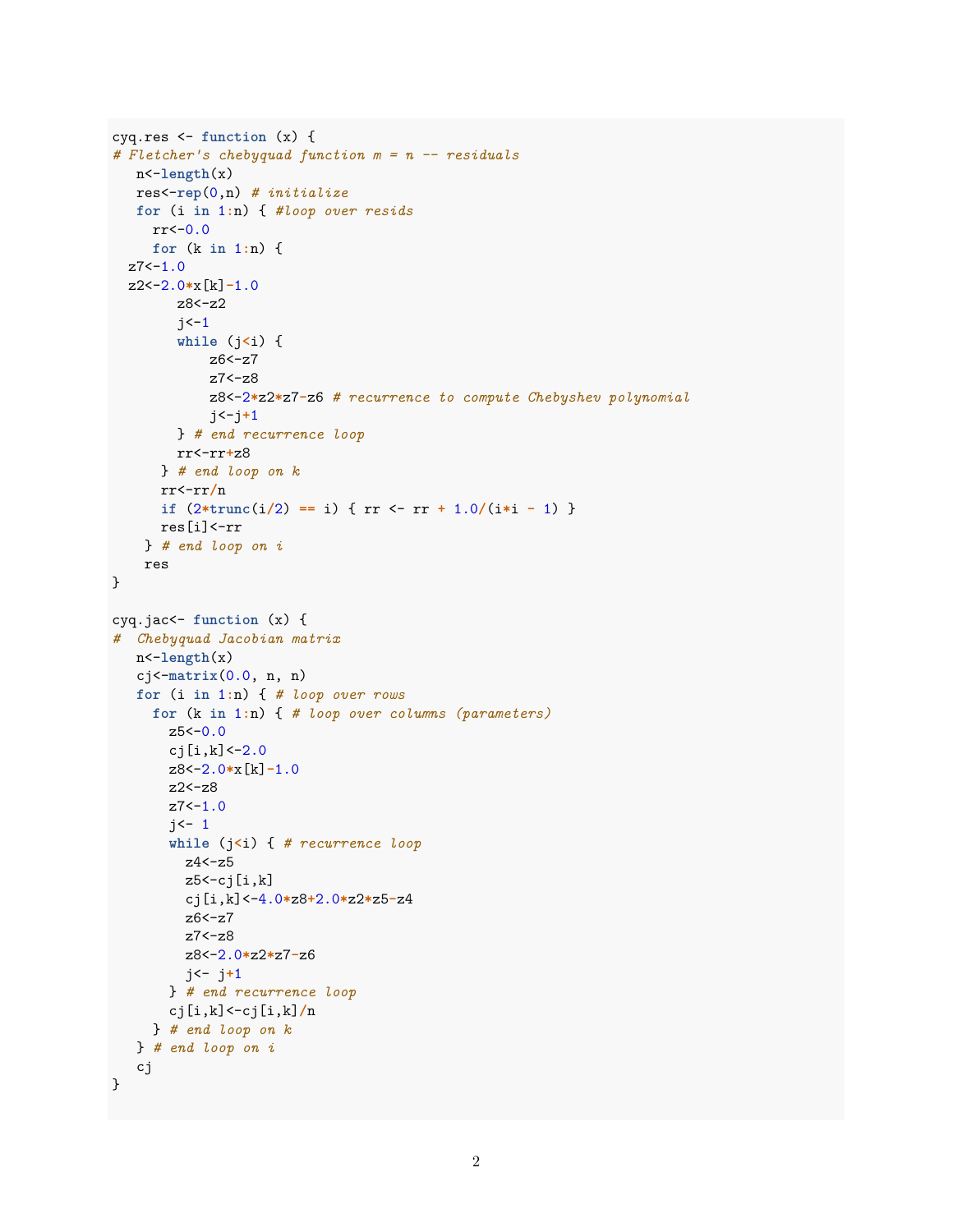```
cyq.g <- function (x) {
  cj<-cyq.jac(x)
  rv<-cyq.res(x)
  gg<- as.vector(2.0* rv %*% cj)
}
require(Rvmmin)
## Loading required package: Rvmmin
nn <- 4
xx0 <- 1:nn
xx0 <- xx0 / (nn+1.0) # Initial value suggested by Fletcher
# cat("aed\n")
# aed <- Rvmminu(xx0, cyq.f, cyq.g, control=list(trace=2, checkgrad=FALSE))
# print(aed)
#================================
# Now build a table of results for different values of eps and acc
veps <- c(1e-3, 1e-5, 1e-7, 1e-9, 1e-11)
vacc <- c(.1, .01, .001, .0001, .00001, .000001)
resdf <- data.frame(eps=NA, acctol=NA, nf=NA, ng=NA, fval=NA, gnorm=NA)
for (eps in veps) {
 for (acctol in vacc) {
   ans <- Rvmminu(xx0, cyq.f, cyq.g,
         control=list(eps=eps, acctol=acctol, trace=0))
   gn <- as.numeric(crossprod(cyq.g(ans$par)))
   resdf <- rbind(resdf,
             c(eps, acctol, ans$counts[1], ans$counts[2], ans$value, gn))
 }
}
resdf <- resdf[-1,]
# Display the function value found for different tolerances
xtabs(formula = fval ~ acctol + eps, data=resdf)
## eps
## acctol 1e-11 1e-09 1e-07 1e-05 0.001
## 1e-06 3.964816e-29 3.964816e-29 3.964816e-29 7.049696e-24 7.486504e-15
## 1e-05 3.964816e-29 3.964816e-29 3.964816e-29 7.049696e-24 7.486504e-15
## 1e-04 3.964816e-29 3.964816e-29 3.964816e-29 7.049696e-24 7.486504e-15
## 0.001 3.964816e-29 3.964816e-29 3.964816e-29 7.049696e-24 7.486504e-15
## 0.01 3.964816e-29 3.964816e-29 3.964816e-29 7.049696e-24 7.486504e-15
## 0.1 3.964816e-29 3.964816e-29 3.964816e-29 7.049696e-24 7.486504e-15
# Display the gradient norm found for different tolerances
xtabs(formula = gnorm ~ acctol + eps, data=resdf)
## eps
## acctol 1e-11 1e-09 1e-07 1e-05 0.001
## 1e-06 7.809261e-30 7.809261e-30 7.809261e-30 3.645064e-22 1.089927e-13
## 1e-05 7.809261e-30 7.809261e-30 7.809261e-30 3.645064e-22 1.089927e-13
## 1e-04 7.809261e-30 7.809261e-30 7.809261e-30 3.645064e-22 1.089927e-13
## 0.001 7.809261e-30 7.809261e-30 7.809261e-30 3.645064e-22 1.089927e-13
## 0.01 7.809261e-30 7.809261e-30 7.809261e-30 3.645064e-22 1.089927e-13
## 0.1 7.809261e-30 7.809261e-30 7.809261e-30 3.645064e-22 1.089927e-13
```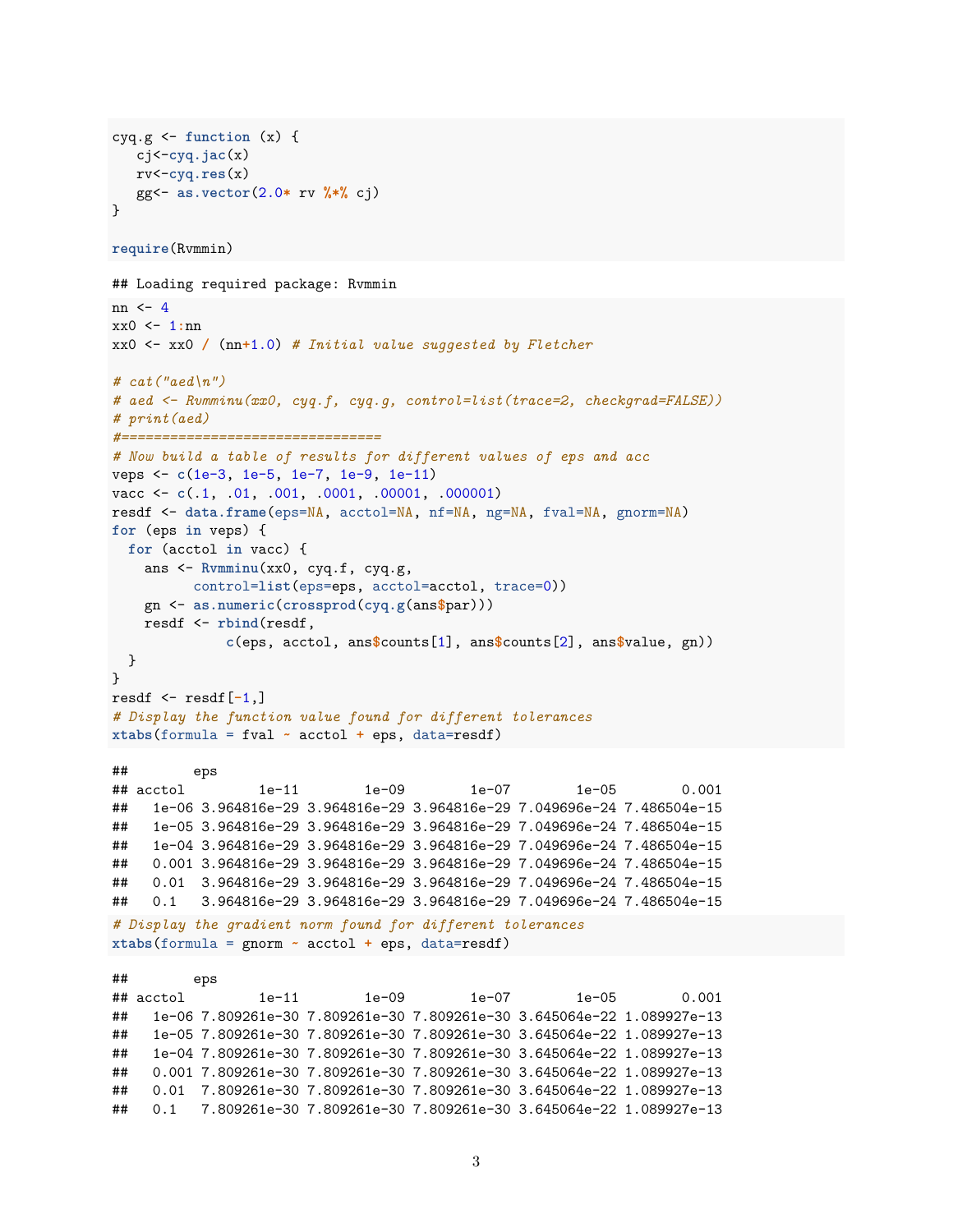| # Display the number of function evaluations used for different tolerances<br>xtabs (formula = $nf \sim \text{acctol} + \text{eps}$ , data=resdf) |                                         |          |    |    |    |    |  |  |  |  |
|---------------------------------------------------------------------------------------------------------------------------------------------------|-----------------------------------------|----------|----|----|----|----|--|--|--|--|
|                                                                                                                                                   |                                         |          |    |    |    |    |  |  |  |  |
| ##                                                                                                                                                |                                         | eps      |    |    |    |    |  |  |  |  |
|                                                                                                                                                   | ## acctol 1e-11 1e-09 1e-07 1e-05 0.001 |          |    |    |    |    |  |  |  |  |
| ##                                                                                                                                                | $1e-06$                                 | 22       | 22 | 22 | 17 | 12 |  |  |  |  |
| ##                                                                                                                                                |                                         | 1e-05 22 | 22 | 22 | 17 | 12 |  |  |  |  |
| ##                                                                                                                                                | 1e-04                                   | 22       | 22 | 22 | 17 | 12 |  |  |  |  |
| ##                                                                                                                                                | 0.001 22                                |          | 22 | 22 | 17 | 12 |  |  |  |  |
| ##                                                                                                                                                | 0.01                                    | 22       | 22 | 22 | 17 | 12 |  |  |  |  |
| ##                                                                                                                                                | 0.1                                     | 22       | 22 | 22 | 17 | 12 |  |  |  |  |
| # Display the number of gradient evaluations used for different tolerances                                                                        |                                         |          |    |    |    |    |  |  |  |  |
| xtabs(formula = $ng \sim \text{acctol} + \text{eps}$ , data=resdf)                                                                                |                                         |          |    |    |    |    |  |  |  |  |
|                                                                                                                                                   |                                         |          |    |    |    |    |  |  |  |  |
| ##                                                                                                                                                |                                         | eps      |    |    |    |    |  |  |  |  |
|                                                                                                                                                   | ## acctol 1e-11 1e-09 1e-07 1e-05 0.001 |          |    |    |    |    |  |  |  |  |
| ##                                                                                                                                                | $1e-06$                                 | 15       | 15 | 15 | 12 | 9  |  |  |  |  |
| ##                                                                                                                                                |                                         | 1e-05 15 | 15 | 15 | 12 | 9  |  |  |  |  |
| ##                                                                                                                                                | 1e-04                                   | 15       | 15 | 15 | 12 | 9  |  |  |  |  |
| ##                                                                                                                                                | 0.001                                   | 15       | 15 | 15 | 12 | 9  |  |  |  |  |

Here – and we caution that this is but a single instance of a single test problem – the differences in results and level of effort to obtain them are regulated by the values of eps only. This control is used to judge the size of the gradient norm and the gradient projection on the search vector.

#### **Problems of function scale**

## 0.01 15 15 15 12 9 ## 0.1 15 15 15 12 9

One of the more difficult aspects of termination decisions is that we need to decide when we have a "nearly" zero gradient. However, this "zero gradient" is relative to the overall scale of the function. Let us see what happens when we consider solving a problem where the function scale is adjustable. Note that we multiply the constant sequence yy by pi/4 to avoid integer values which may give results that are fortuitously better than may be normally found.

```
require(Rvmmin)
sq<-function(x, exfs=1){
  nn<-length(x)
  yy<-(1:nn)*pi/4
  f<-(10^exfs)*sum((yy-x)^2)
  f
}
sq.g \leftarrow function(x, exfs=1)nn<-length(x)
  yy<-(1:nn)*pi/4
  gg<- 2*(x - yy)*(10^exfs)
}
require(Rvmmin)
nn <- 4
xx0 <- rep(pi, nn) # crude start
# Now build a table of results for different values of eps and acc
veps <- c(1e-3, 1e-5, 1e-7, 1e-9, 1e-11)
exfsi <- 1:6
```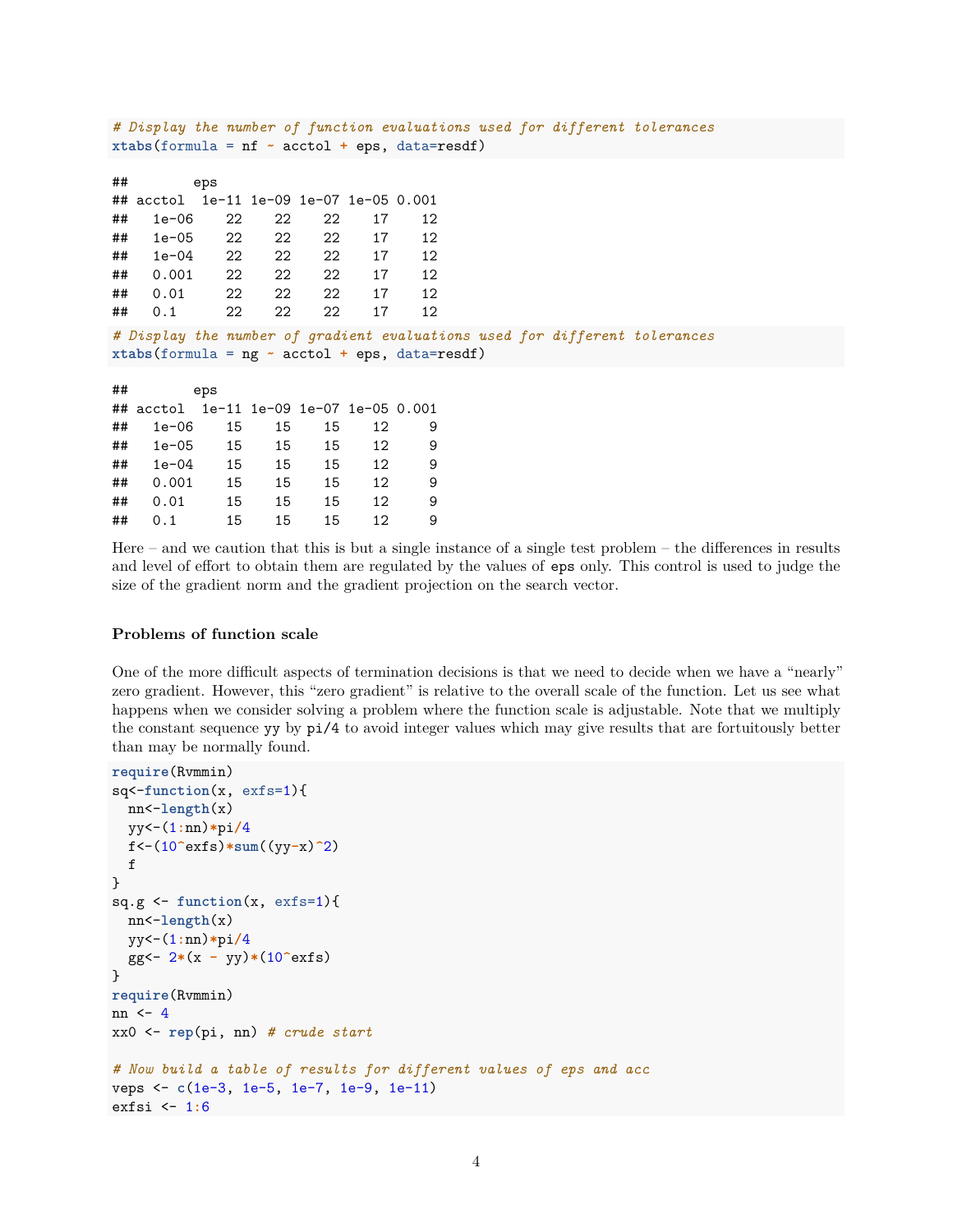```
resdf <- data.frame(eps=NA, exfs=NA, nf=NA, ng=NA, fval=NA, gnorm=NA)
for (eps in veps) {
 for (exfs in exfsi) {
   ans <- Rvmminu(xx0, sq, sq.g,
                control=list(eps=eps, trace=0), exfs=exfs)
   gn <- as.numeric(crossprod(sq.g(ans$par)))
   resdf <- rbind(resdf,
                c(eps, exfs, ans$counts[1], ans$counts[2], ans$value, gn))
 }
}
resdf <- resdf[-1,]
# Display the function value found for different tolerances
xtabs(formula = fval ~ exfs + eps, data=resdf)
## eps
## exfs 1e-11 1e-09 1e-07 1e-05 0.001
## 1 8.246062e-29 8.246062e-29 8.246062e-29 2.001735e-28 2.001735e-28
## 2 0.000000e+00 0.000000e+00 0.000000e+00 1.772768e-25 1.772768e-25
## 3 0.000000e+00 0.000000e+00 0.000000e+00 0.000000e+00 1.210198e-22
## 4 1.232595e-28 1.232595e-28 1.232595e-28 1.232595e-28 5.241000e-20
## 5 4.930381e-27 4.930381e-27 4.930381e-27 4.930381e-27 4.930381e-27
## 6 1.232595e-26 1.232595e-26 1.232595e-26 1.232595e-26 1.232595e-26
# Display the gradient norm found for different tolerances
xtabs(formula = gnorm ~ exfs + eps, data=resdf)
## eps
## exfs 1e-11 1e-09 1e-07 1e-05 0.001
## 1 1.602374e-27 1.602374e-27 1.602374e-27 8.006938e-27 8.006938e-27
## 2 0.000000e+00 0.000000e+00 0.000000e+00 7.091071e-25 7.091071e-25
## 3 0.000000e+00 0.000000e+00 0.000000e+00 0.000000e+00 4.840792e-23
## 4 0.000000e+00 0.000000e+00 0.000000e+00 4.930381e-30 2.096400e-21
## 5 0.000000e+00 0.000000e+00 0.000000e+00 1.972152e-29 1.972152e-29
## 6 0.000000e+00 0.000000e+00 0.000000e+00 0.000000e+00 4.930381e-30
# Display the number of function evaluations used for different tolerances
xtabs(formula = nf \sim exfs + eps, data=resdf)
## eps
## exfs 1e-11 1e-09 1e-07 1e-05 0.001
## 1 11 11 11 5 5
## 2 16 16 16 6 6
## 3 22 22 22 22 8
## 4 30 30 30 26 9
## 5 36 36 36 30 30
## 6 42 42 42 42 35
# Display the number of gradient evaluations used for different tolerances
xtabs(formula = ng ~ exfs + eps, data=resdf)
## eps
## exfs 1e-11 1e-09 1e-07 1e-05 0.001
## 1 4 4 4 3 3
## 2 7 7 7 3 3
## 3 7 7 7 7 3
## 4 7 7 7 7 3
```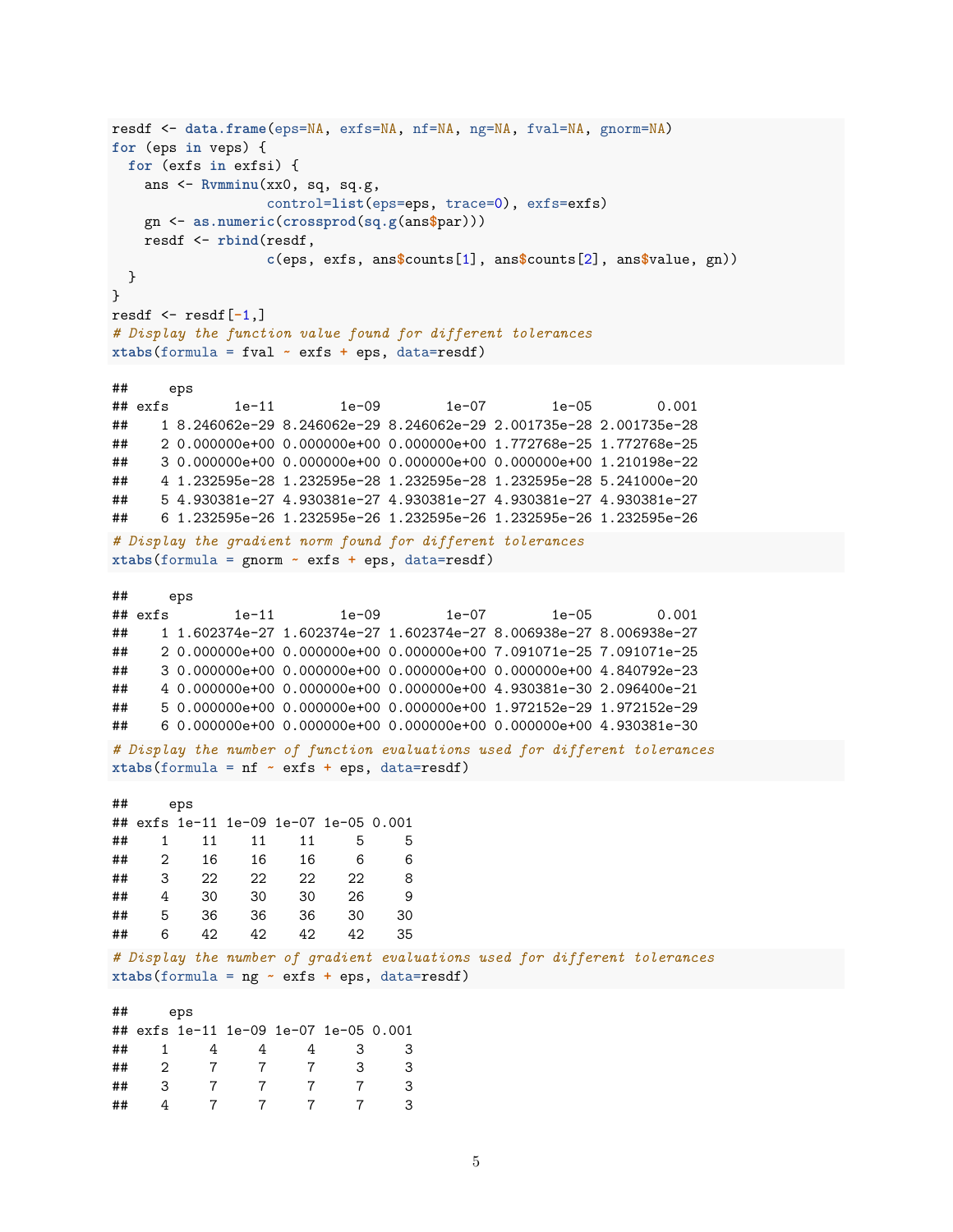| ## | . ხ |  |  | 7 |
|----|-----|--|--|---|
| ## |     |  |  | 7 |

The general tendency here is for the amount of work in terms of function evaluations to rise with the function scale and with tighter (smaller) test tolerances, while the quality of the solution is poorer with larger scale and also larger (looser) tolerances. However, some exceptions can be seen, though the overall quality of solutions (function and gradient norm) is very good. Moreover, the number of gradient evaluations does not climb notably with the scale or inverse tolerance.

#### **Problems of parameter scale**

There are similar issues of parameter scaling. Let us look at very simple sum of squares function where we scale the parameters in a nasty way.

```
ssq.f<-function(x){
  nn<-length(x)
  yy <- 1:nn
  f<-sum((yy-x/10^yy)^2)
  f
}
ssq.g <- function(x){
  nn<-length(x)
  yy<-1:nn
  gg<- 2*(x/10^yy - yy)*(1/10^yy)
}
xy <- c(1, 1/10, 1/100, 1/1000)
# note: gradient was checked using numDeriv
veps <- c(1e-3, 1e-5, 1e-7, 1e-9, 1e-11)
vacc <- c(.1, .01, .001, .0001, .00001, .000001)
resdf <- data.frame(eps=NA, acctol=NA, nf=NA, ng=NA, fval=NA, gnorm=NA)
for (eps in veps) {
 for (acctol in vacc) {
   ans <- Rvmminu(xy, ssq.f, ssq.g,
         control=list(eps=eps, acctol=acctol, trace=0))
   gn <- as.numeric(crossprod(ssq.g(ans$par)))
   resdf <- rbind(resdf,
             c(eps, acctol, ans$counts[1], ans$counts[2], ans$value, gn))
 }
}
resdf <- resdf[-1,]
# Display the function value found for different tolerances
xtabs(formula = fval ~ acctol + eps, data=resdf)
## eps
## acctol 1e-11 1e-09 1e-07 1e-05 0.001
## 1e-06 0.000000e+00 0.000000e+00 1.475416e-29 5.767419e-19 8.977439e-11
## 1e-05 0.000000e+00 0.000000e+00 1.475416e-29 5.767419e-19 8.977439e-11
## 1e-04 0.000000e+00 0.000000e+00 1.475416e-29 5.767419e-19 8.977439e-11
## 0.001 0.000000e+00 0.000000e+00 1.475416e-29 5.767419e-19 8.977439e-11
## 0.01 0.000000e+00 0.000000e+00 1.475416e-29 5.767419e-19 8.977439e-11
## 0.1 0.000000e+00 0.000000e+00 1.475416e-29 5.767419e-19 8.977439e-11
# Display the gradient norm found for different tolerances
xtabs(formula = gnorm ~ acctol + eps, data=resdf)
```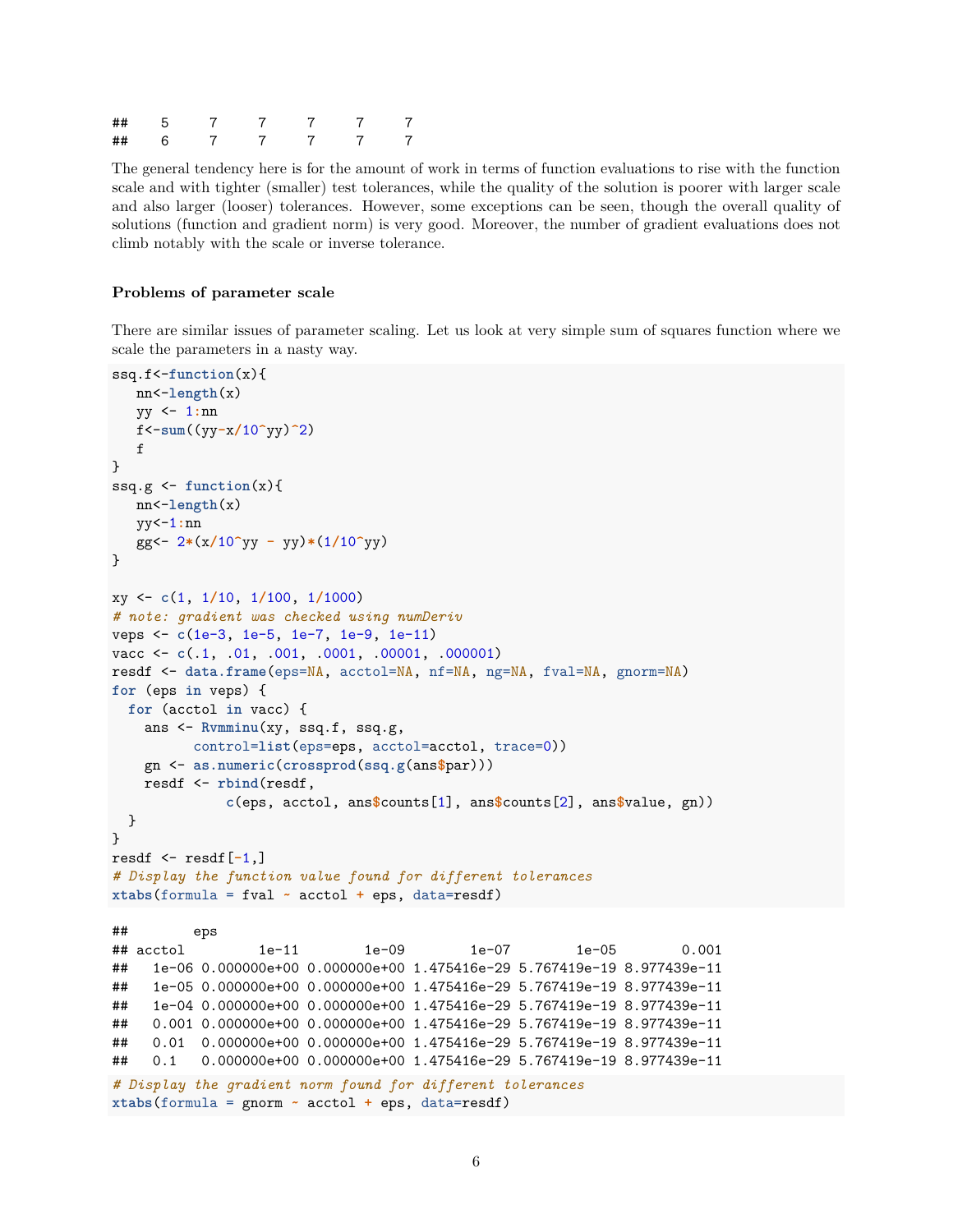```
## eps
## acctol 1e-11 1e-09 1e-07 1e-05 0.001
## 1e-06 0.000000e+00 0.000000e+00 7.783028e-33 3.430257e-23 3.473135e-14
## 1e-05 0.000000e+00 0.000000e+00 7.783028e-33 3.430257e-23 3.473135e-14
## 1e-04 0.000000e+00 0.000000e+00 7.783028e-33 3.430257e-23 3.473135e-14
## 0.001 0.000000e+00 0.000000e+00 7.783028e-33 3.430257e-23 3.473135e-14
## 0.01 0.000000e+00 0.000000e+00 7.783028e-33 3.430257e-23 3.473135e-14
## 0.1 0.000000e+00 0.000000e+00 7.783028e-33 3.430257e-23 3.473135e-14
# Display the number of function evaluations used for different tolerances
xtabs(formula = nf ~ acctol + eps, data=resdf)
## eps
## acctol 1e-11 1e-09 1e-07 1e-05 0.001
## 1e-06 56 56 55 53 51
## 1e-05 56 56 55 53 51
## 1e-04 56 56 55 53 51
## 0.001 56 56 55 53 51
## 0.01 56 56 55 53 51
## 0.1 56 56 55 53 51
# Display the number of gradient evaluations used for different tolerances
xtabs(formula = ng ~ acctol + eps, data=resdf)
## eps
## acctol 1e-11 1e-09 1e-07 1e-05 0.001
## 1e-06 56 56 55 53 51
## 1e-05 56 56 55 53 51
## 1e-04 56 56 55 53 51
## 0.001 56 56 55 53 51
## 0.01 56 56 55 53 51
## 0.1 56 56 55 53 51
```
The results above suggest that parameter scaling is not much of a problem. Actually, these are the very best results I have found with any method for this problem, which is actually rather nasty. I suggest trying this problem on your favourite optimizer. Alternatively, use the package optimr and run the function opm() with method="ALL".

#### **Weeds problem with random starts**

This notorious problem (see Nash (1979), page 120, Nash (2014), page 205, for details under the heading **Hobbs Weeds problem**) is small but generally difficult due to the possibility of bad scaling of both function and parameters and a near-singular Hessian in the original parameterization.

The Fletcher variable metric method can solve this problem quite well, though default termination settings should be overridden. It is important to ensure there are enough iterations to allow the method to "grind" at the problem. If one uses default settings for maxit in optim:BFGS, then the success rate drops to less than 2/3 of cases tried below.

Below we use 100 "random" starting points for both Rvmmin and the optim:BFGS minimizers (which should be, but are not quite, the same).

```
## hobbstarts.R -- starting points for Hobbs problem
hobbs.f<- function(x){ # # Hobbs weeds problem -- function
    if (abs(12*x[3]) > 500) { # check computability
       fbad<-.Machine$double.xmax
       return(fbad)
```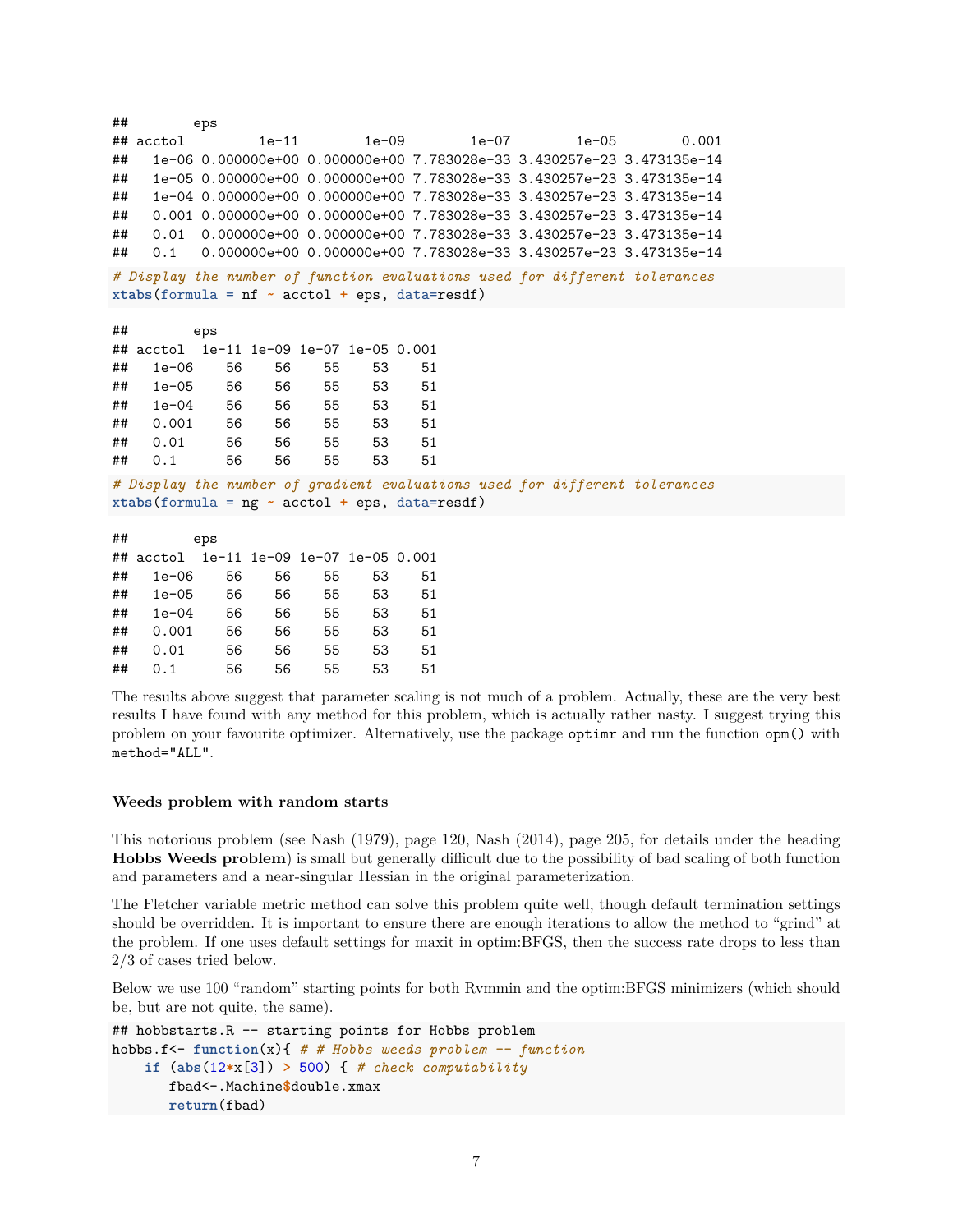```
}
    res<-hobbs.res(x)
    f<-sum(res*res)
\## cat("fval =",f,"\n")
## f
}
hobbs.res<-function(x){ # Hobbs weeds problem -- residual
# This variant uses looping
    if(length(x) != 3) stop("hobs.res -- parameter vector n!=3")y<-c(5.308, 7.24, 9.638, 12.866, 17.069, 23.192, 31.443,
         38.558, 50.156, 62.948, 75.995, 91.972)
    t<-1:12
    if(abs(12*x[3])>50) {
       res<-rep(Inf,12)
   } else {
      res<-x[1]/(1+x[2]*exp(-x[3]*t)) - y
    }
}
hobbs.jac<-function(x){ # Jacobian of Hobbs weeds problem
   jj<-matrix(0.0, 12, 3)
  t<-1:12
   yy<-exp(-x[3]*t)
    zz<-1.0/(1+x[2]*yy)
    jj[t,1] <- zz
    jj[t,2] <- -x[1]*zz*zz*yy
     jj[t,3] <- x[1]*zz*zz*yy*x[2]*t
  return(jj)
}
hobbs.g<-function(x){ # gradient of Hobbs weeds problem
    # NOT EFFICIENT TO CALL AGAIN
   jj<-hobbs.jac(x)
   res<-hobbs.res(x)
    gg<-as.vector(2.*t(jj) %*% res)
    return(gg)
}
require(Rvmmin)
set.seed(12345)
nrun<-100
sstart<-matrix(runif(3*nrun, 0, 5), nrow=nrun, ncol=3)
ustart<-sstart %*% diag(c(100, 10, 0.1))
nsuccR \leftarrow 0nsucc0 < -0vRvm <- rep(NA, nrun)
voptim <- vRvm
fRvm <- vRvm
gRvm <- vRvm
foptim <- vRvm
goptim <- vRvm
for (irun in 1:nrun) {
 us <- ustart[irun,]
```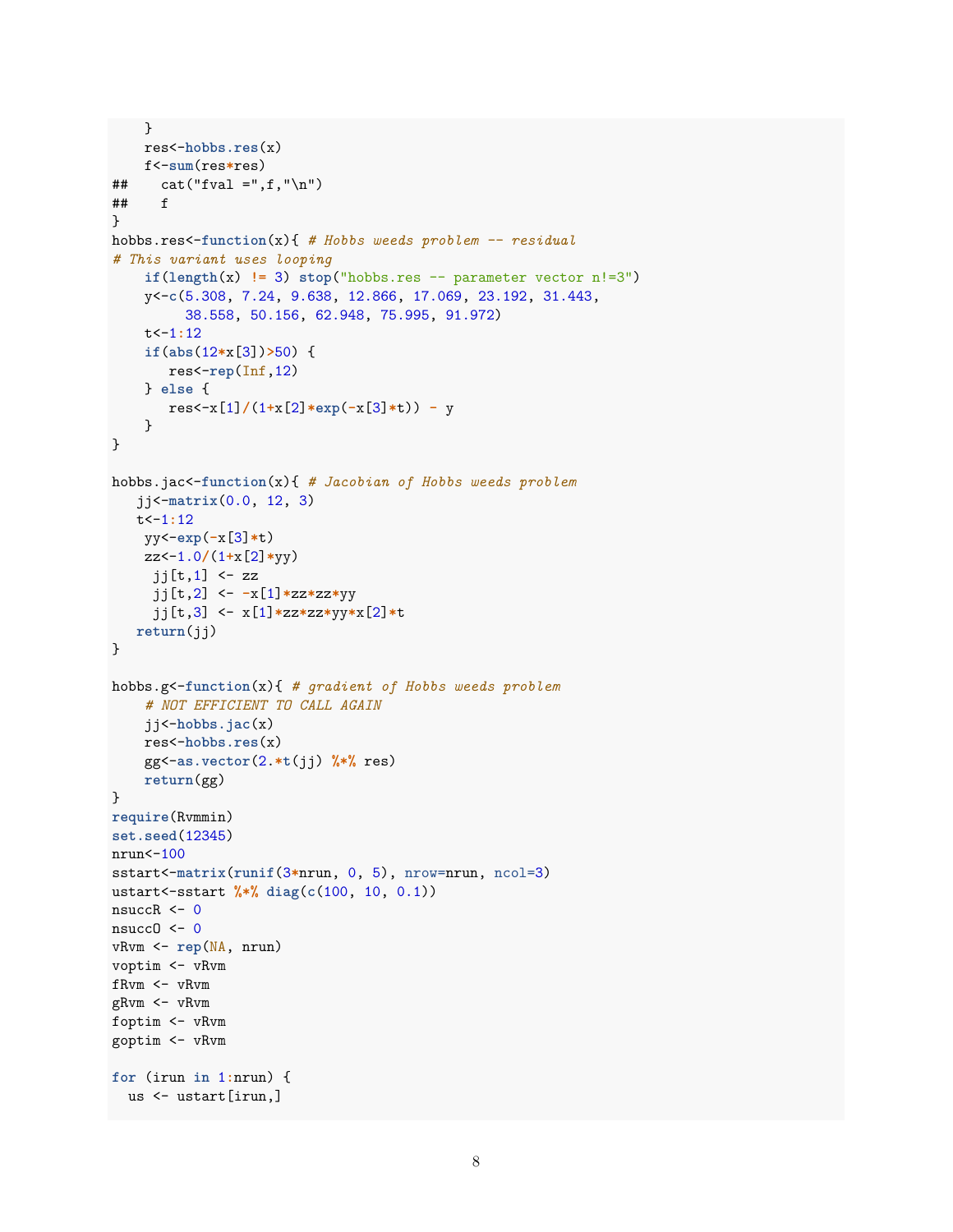```
# print(us)
# ans <- Rvmminu(us, hobbs.f, hobbs.g, control=list(trace=1))
# ans <- optim(us, hobbs.f, hobbs.g, method="BFGS")
 ans <- Rvmminu(us, hobbs.f, hobbs.g, control=list(trace=0))
 ao <- optim(us, hobbs.f, hobbs.g, method="BFGS",
              control=list(maxit=3000))
# ensure does not max function out
# cat(irun," Rvmminu value =",ans$value," optim:BFGS value=",ao$value,"\n")
 if (ans$value < 2.5879) nsuccR <- nsuccR + 1
 if (ao$value < 2.5879) nsuccO <- nsuccO + 1
# tmp <- readline()
 vRvm[irun] <- ans$value
 voptim[irun] <- ao$value
 fRvm[irun] <- ans$counts[1]
 gRvm[irun] <- ans$counts[2]
 foptim[irun] <- ao$counts[1]
 goptim[irun] <- ao$counts[2]
}
## Warning in Rvmminu(us, hobbs.f, hobbs.g, control = list(trace = 0)): Too
## many gradient evaluations
cat("Rvmminu: number of successes=",nsuccR," propn=",nsuccR/nrun,"\n")
## Rvmminu: number of successes= 100 propn= 1
cat("optim:BFGS no. of successes=",nsuccO," propn=",nsuccO/nrun,"\n")
## optim:BFGS no. of successes= 99 propn= 0.99
fgc <- data.frame(fRvm, foptim, gRvm, goptim)
summary(fgc)
## fRvm foptim gRvm goptim
## Min. : 41.0 Min. : 58.0 Min. : 26.00 Min. : 16.0
## 1st Qu.:105.8 1st Qu.: 140.5 1st Qu.: 39.00 1st Qu.: 53.0
## Median :155.5 Median : 184.0 Median : 53.00 Median : 68.5
## Mean :205.7 Mean : 323.5 Mean : 59.57 Mean :131.2
## 3rd Qu.:258.0 3rd Qu.: 453.5 3rd Qu.: 66.00 3rd Qu.:178.8
## Max. :920.0 Max. :1427.0 Max. :507.00 Max. :610.0
```
From this summary, it appears that Rvmmin, on average, uses fewer gradient and function evaluations to achieve the desired result.

For comparison, we now re-run the example with default settings for maxit in optim:BFGS.

```
nsuccR \leftarrow 0
nsucc0 \leftarrow 0for (irun in 1:nrun) {
 us <- ustart[irun,]
# print(us)
# ans <- Rvmminu(us, hobbs.f, hobbs.g, control=list(trace=1))
# ans <- optim(us, hobbs.f, hobbs.g, method="BFGS")
 ans <- Rvmminu(us, hobbs.f, hobbs.g, control=list(trace=0))
 ao <- optim(us, hobbs.f, hobbs.g, method="BFGS")
```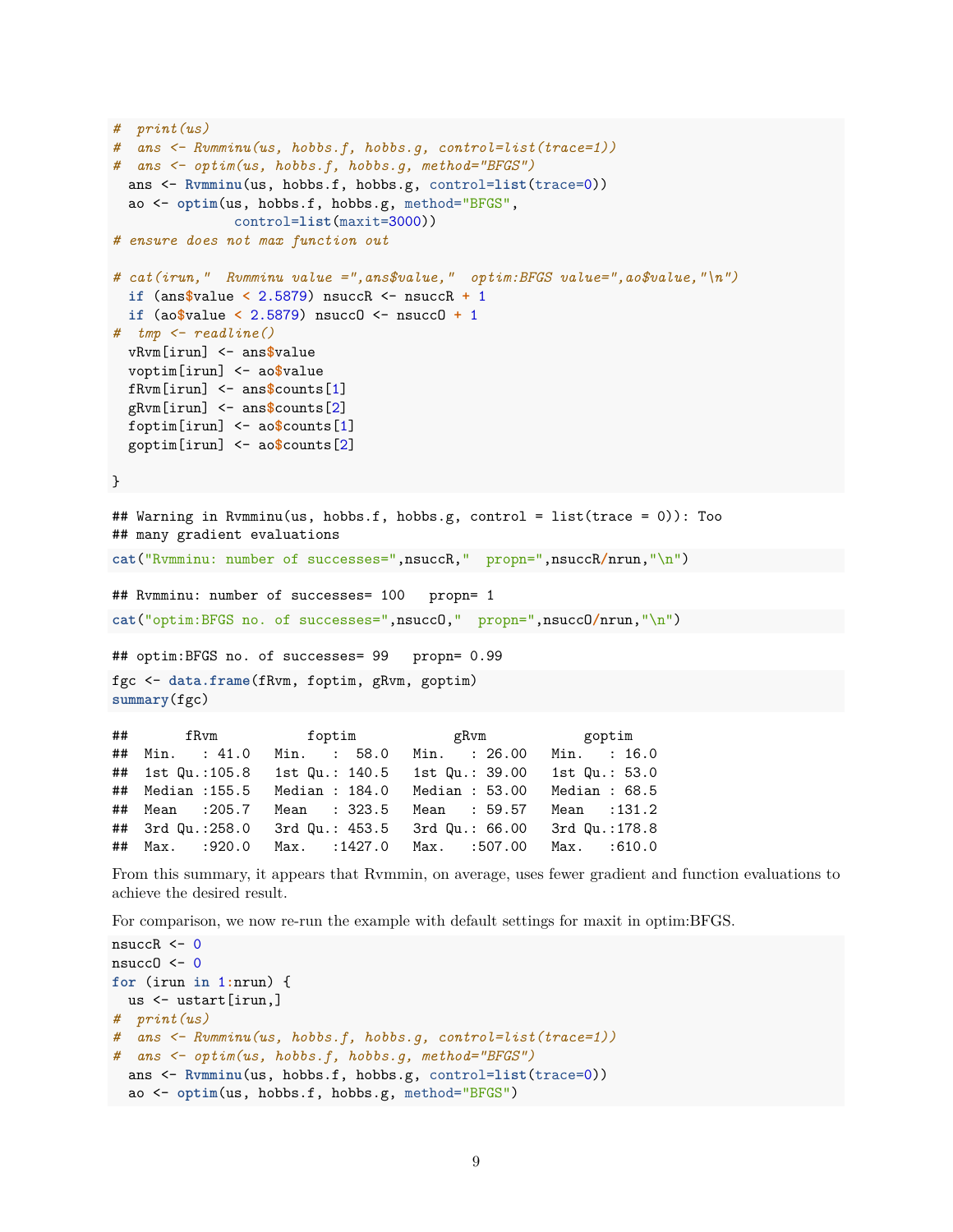```
# ensure does not max function out
# cat(irun," Rvmminu value =",ans$value," optim:BFGS value=",ao$value,"\n")
 if (ans$value < 2.5879) nsuccR <- nsuccR + 1
 if (ao$value < 2.5879) nsuccO <- nsuccO + 1
# tmp <- readline()
 vRvm[irun] <- ans$value
 voptim[irun] <- ao$value
 fRvm[irun] <- ans$counts[1]
 gRvm[irun] <- ans$counts[2]
 foptim[irun] <- ao$counts[1]
 goptim[irun] <- ao$counts[2]
}
## Warning in Rvmminu(us, hobbs.f, hobbs.g, control = list(trace = 0)): Too
## many gradient evaluations
cat("Rvmminu: number of successes=",nsuccR," propn=",nsuccR/nrun,"\n")
## Rvmminu: number of successes= 100 propn= 1
cat("optim:BFGS no. of successes=",nsuccO," propn=",nsuccO/nrun,"\n")
## optim:BFGS no. of successes= 64 propn= 0.64
fgc <- data.frame(fRvm, foptim, gRvm, goptim)
summary(fgc)
## fRvm foptim gRvm goptim
## Min. : 41.0 Min. : 58.0 Min. : 26.00 Min. : 16.00
## 1st Qu.:105.8 1st Qu.:140.5 1st Qu.: 39.00 1st Qu.: 53.00
## Median :155.5 Median :184.0 Median : 53.00 Median : 68.50
```
## ## Mean :205.7 Mean :184.0 Mean : 59.57 Mean : 71.73 ## 3rd Qu.:258.0 3rd Qu.:236.0 3rd Qu.: 66.00 3rd Qu.:100.00 ## Max. :920.0 Max. :425.0 Max. :507.00 Max. :100.00

## **Bounds and masks**

Let us make sure that Rymminb is doing the right thing with bounds and masks. (This is actually a test in the package.)

#### **Bounds**

```
bt.f<-function(x){
sum(x*x)
}
bt.g<-function(x){
 gg<-2.0*x
}
lower <- c(0, 1, 2, 3, 4)
upper <- c(2, 3, 4, 5, 6)
```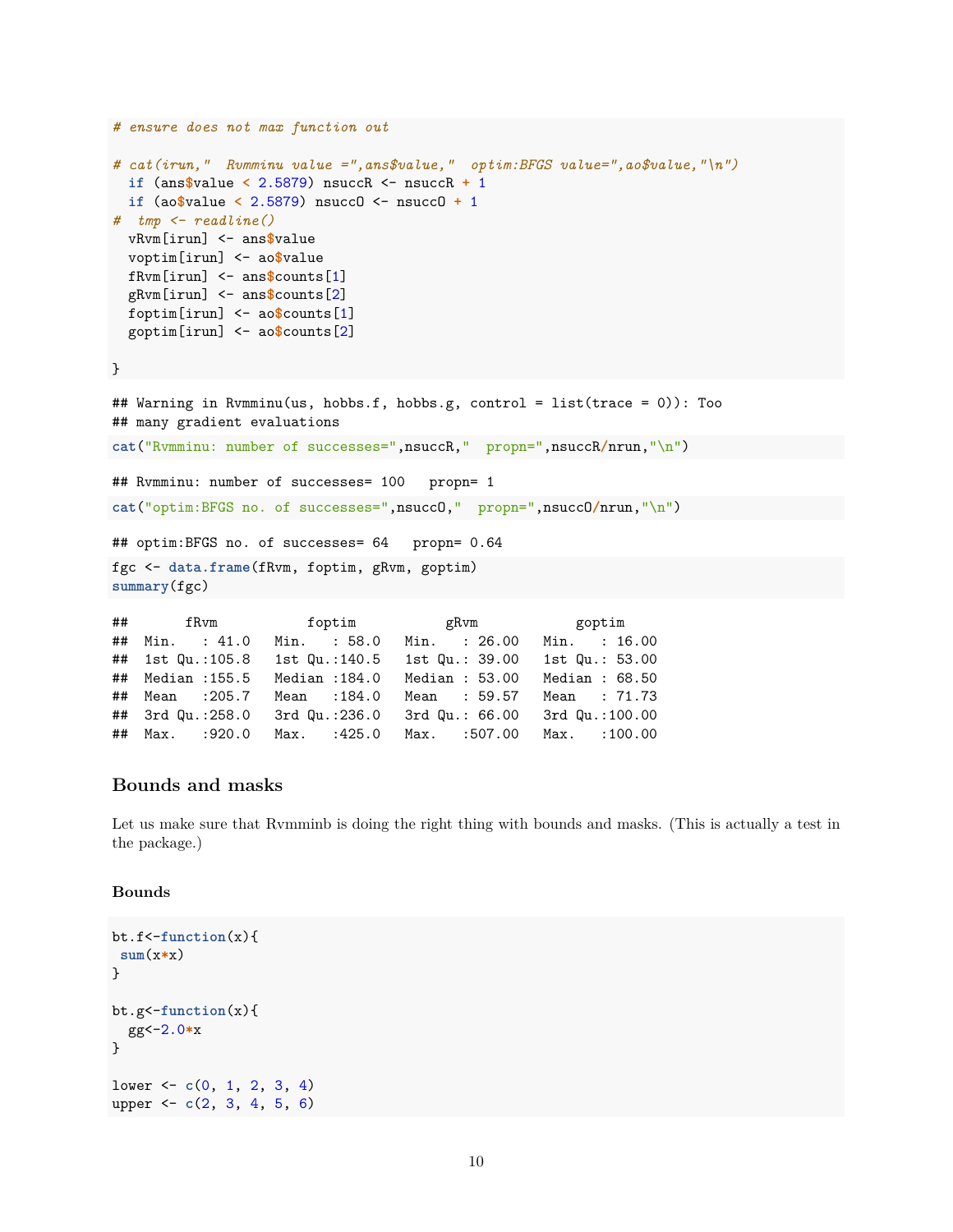```
bdmsk <- rep(1,5)
xx <- rep(0,5) # out of bounds
ans <- Rvmmin(xx, bt.f, bt.g, lower=lower, upper=upper, bdmsk=bdmsk)
## Warning in Rvmmin(xx, bt.f, bt.g, lower = lower, upper = upper, bdmsk =
## bdmsk): Parameter out of bounds has been moved to nearest bound
ans
## $par
## [1] 0 1 2 3 4
##
## $value
## [1] 30
##
## $counts
## function gradient
## 1 1
##
## $convergence
## [1] 0
##
## $message
## [1] "Rvmminb appears to have converged"
##
## $bdmsk
## [1] 1 -3 -3 -3 -3
```
#### **Masks**

Here we fix one or more paramters and minimize over the rest.

```
sq.f<-function(x){
  nn<-length(x)
  yy<-1:nn
  f<-sum((yy-x)^2)
   f
}
sq.g <- function(x){
  nn<-length(x)
  yy<-1:nn
   gg<- 2*(x - yy)
}
xx0 <- rep(pi,3)
bdmsk <- c(1, 0, 1) # Middle parameter fixed at pi
cat("Check final function value (pi-2)^2 = ", (pi-2)^2,"\n")
## Check final function value (pi-2)^2 = 1.303234
require(Rvmmin)
ans <- Rvmmin(xx0, sq.f, sq.g, lower=-Inf, upper=Inf, bdmsk=bdmsk,
           control=list(trace=2))
## Bounds: nolower = TRUE noupper = TRUE bounds = TRUE
```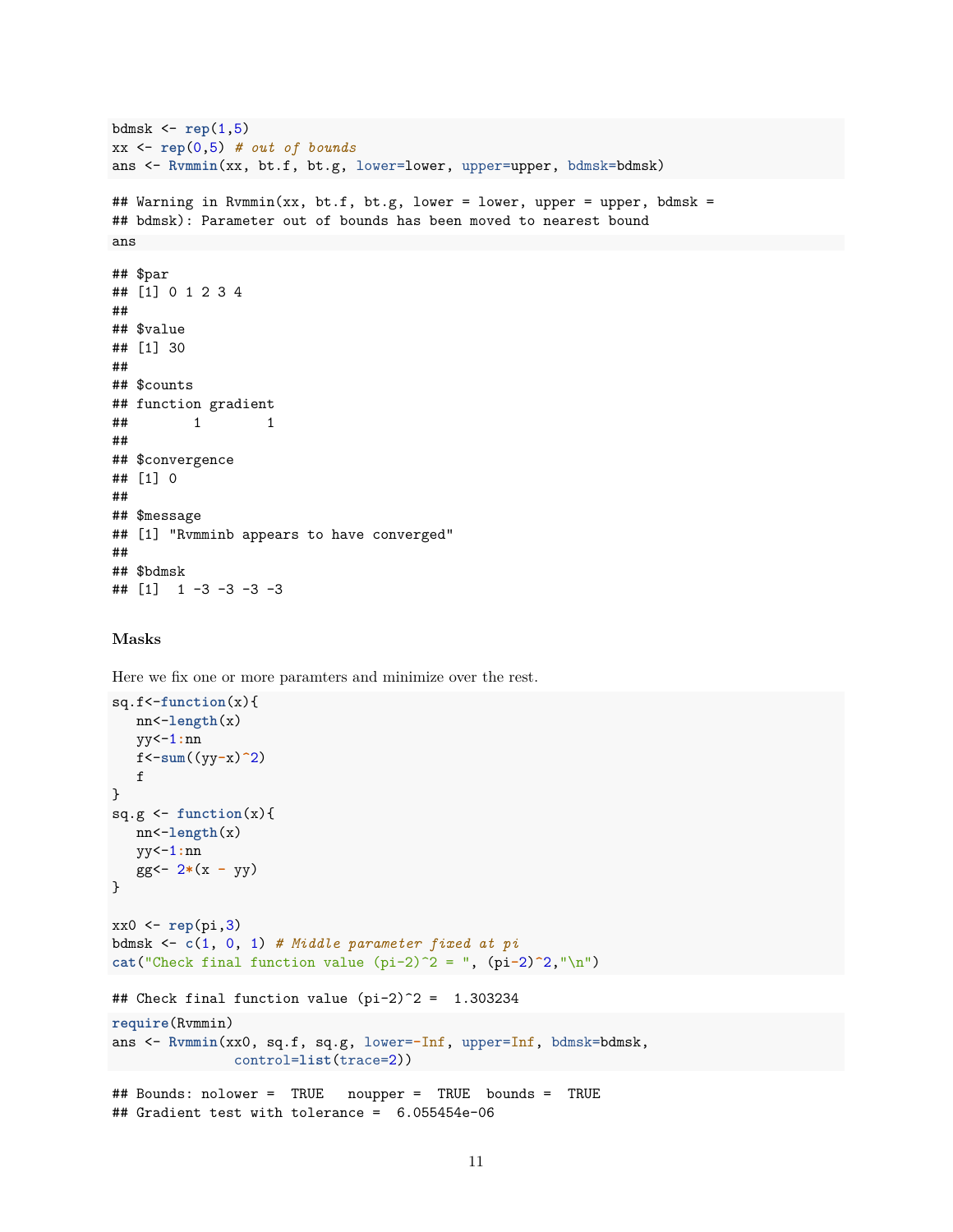```
## Analytic gradient uses function gr
## function at parameters = 5.909701 with attributes:
## NULL
## Compute analytic gradient
## [1] 4.2831853 2.2831853 0.2831853
## Compute numeric gradient
## [1] 4.2831853 2.2831853 0.2831853
## gradient test tolerance = 6.055454e-06 fval= 5.909701
## compare to max(abs(gn-ga))/(1+abs(fval)) = 3.242827e-12## admissible = TRUE
## maskadded = FALSE
## parchanged = FALSE
## Bounds: nolower = FALSE noupper = FALSE bounds = TRUE
## Rvmminb -- J C Nash 2009-2015 - an R implementation of Alg 21
## Problem of size n= 3 Dot arguments:
## list()
## Initial fn= 5.909701
## 1 1 5.909701
## Gradproj = -18.42587
## reset steplength= 1
## *reset steplength= 0.2
## ig= 2 gnorm= 2.575522 3 2 2.961562
## Gradproj = -15.04576
## reset steplength= 1
## *reset steplength= 0.2
## ig= 3 gnorm= 0.23879 5 3 1.317489
## Gradproj = -0.02851034
## reset steplength= 1
## ig= 4 gnorm= 0 Small gradient norm
## Seem to be done Rvmminb
ans
## $par
## [1] 1.000000 3.141593 3.000000
##
## $value
## [1] 1.303234
##
## $counts
## function gradient
## 6 4
##
## $convergence
## [1] 2
##
## $message
## [1] "Rvmminb appears to have converged"
##
## $bdmsk
## [1] 1 0 1
ansnog <- Rvmmin(xx0, sq.f, lower=-Inf, upper=Inf, bdmsk=bdmsk,
              control=list(trace=2))
## Bounds: nolower = TRUE noupper = TRUE bounds = TRUE
```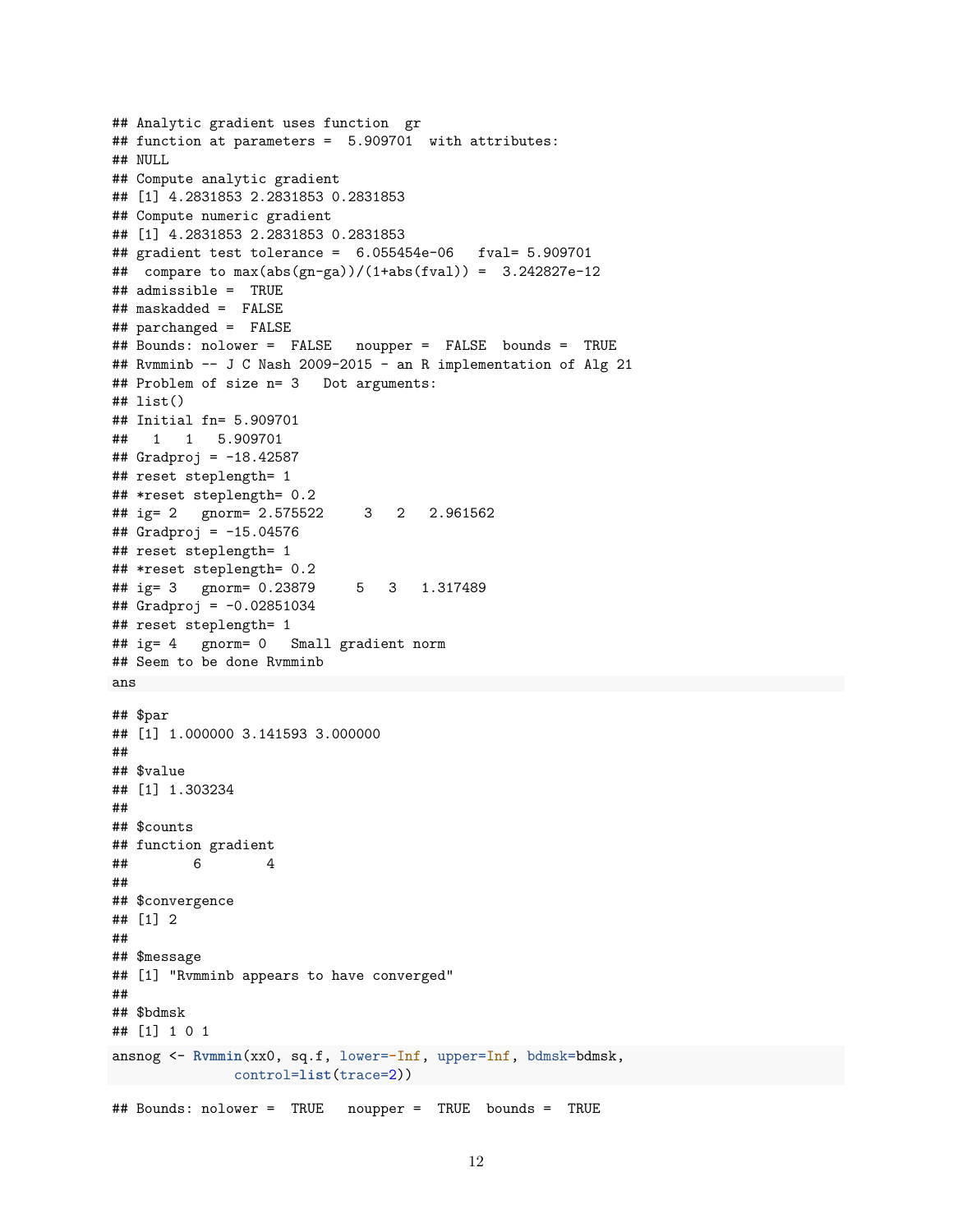```
## WARNING: forward gradient approximation being used
## admissible = TRUE
## maskadded = FALSE
## parchanged = FALSE
## Bounds: nolower = FALSE noupper = FALSE bounds = TRUE
## Rvmminb -- J C Nash 2009-2015 - an R implementation of Alg 21
## Problem of size n= 3 Dot arguments:
## list()
## WARNING: using gradient approximation ' grfwd '
## Initial fn= 5.909701
## 1 1 5.909701
## Gradproj = -18.42587
## reset steplength= 1
## *reset steplength= 0.2
## ig= 2 gnorm= 2.575522 3 2 2.961562
## Gradproj = -15.04576
## reset steplength= 1
## *reset steplength= 0.2
## ig= 3 gnorm= 0.23879 5 3 1.317489
## Gradproj = -0.02851034
## reset steplength= 1
## ig= 4 gnorm= 2.668644e-08 6 4 1.303234
## Gradproj = -4.446061e-16
## reset steplength= 1
## *reset steplength= 0.2
## *reset steplength= 0.04
## *reset steplength= 0.008
## *reset steplength= 0.0016
## *reset steplength= 0.00032
## *reset steplength= 6.4e-05
## *reset steplength= 1.28e-05
## *reset steplength= 2.56e-06
## *reset steplength= 5.12e-07
## *reset steplength= 1.024e-07
## Unchanged in step redn
## No acceptable point
## Reset to gradient search
## 16 4 1.303234
## Gradproj = -7.121661e-16
## reset steplength= 1
## *reset steplength= 0.2
## *reset steplength= 0.04
## *reset steplength= 0.008
## *reset steplength= 0.0016
## *reset steplength= 0.00032
## *reset steplength= 6.4e-05
## *reset steplength= 1.28e-05
## *reset steplength= 2.56e-06
## *reset steplength= 5.12e-07
## *reset steplength= 1.024e-07
## Unchanged in step redn
## No acceptable point
## Converged
## Seem to be done Rvmminb
```